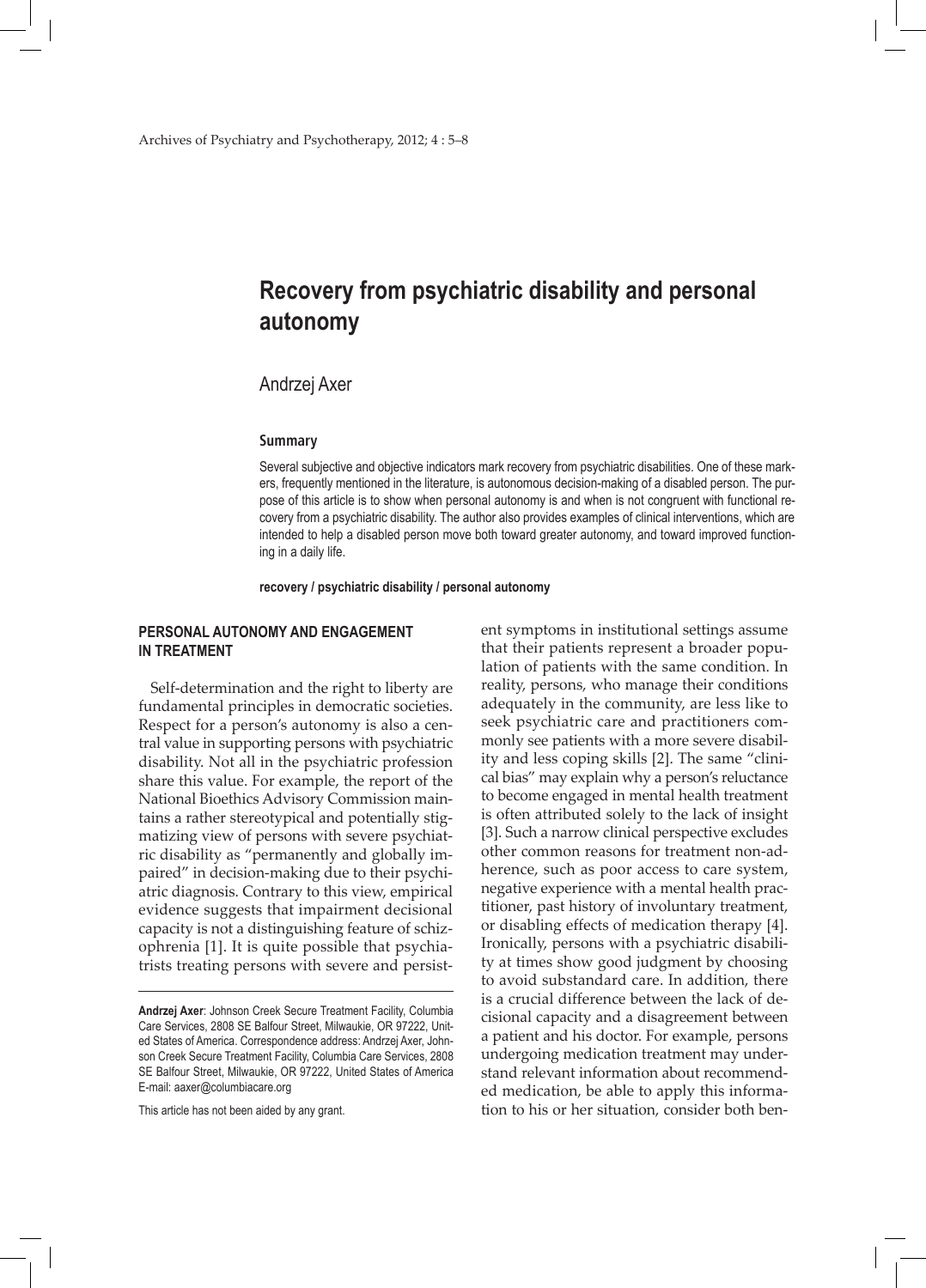efits and risks of a particular medication, and choose not to take it. Considering that typical outpatient appointments for medication management in Oregon usually last no more than fifteen minutes and do not leave much time for a dialogue, reluctant patients are likely to be labeled as "lacking insight."

## **Personal autonomy and psychiatric disability**

Another look at personal autonomy from the philosophical perspective highlights the following factors:

- being a person who is calling the shots;
- being able to make up our mind;
- being accountable for what we do;
- being aware of our intentions when we act;
- trusting our judgment about how to act [5].

On the other hand, psychiatric disability is often manifested by:

- psychiatric symptoms grossly and persistently interfering with activities of daily live;
- functional limitations in social skills affecting person's work, education, social and family relationships, and independent living;
- • cognitive impairments which are present even when acute psychiatric symptoms are in remission;
- dependence on institutional care [6].

Comparing these two concepts with each other must raise questions about the barriers, which are likely to prevent a psychiatrically disabled person from engaging in an autonomous action. These barriers are both internal and external. Internally, decisional capacity may be temporarily impaired by the severity of positive and negative symptoms, stressful life events, or receiving higher doses of medications that may adversely impact cognition. It is also important to remember that self-stigmatization may cause persons with psychiatric conditions to distrust themselves, and view themselves as objects rather than as subjects. External conditions limiting freedom of choice include poverty, social stigma, limited access to affordable, permanent housing, barriers to regular employment, legal commitment to involuntary treatment, or controlled access to personal funds when managed by a designated representative payee. Benefits programs based on the concept of "total and permanent disability" may also create barriers for persons who want to achieve more autonomy.

### **Personal autonomy and recovery**

Recovery is sometimes narrowly defined as a sense of empowerment to make your own decisions without necessarily achieving stable remission and functional capacities. Subjective definition of recovery inadvertently implies "feeling good" about following activities scheduled by others, having shopping done by a paid caregiver, money and medication managed by others, and working in a sheltered employment setting. Personal choices may also include eating only junk food with no limits despite morbid obesity, napping all day long, or refusing all mental health services at the time of need [6]. Obviously, exercising freedom of choice without good judgment may lead to numerous problematic behaviors. In order to avoid the risk associated with the subjective conceptualization of recovery, Liberman formulates a normative definition based on the objective criteria [7]. This objective definition of recovery consists of the following empirically testable indicators:

- freedom from distressing psychiatric symptoms;
- lengthy period of community living without daily supervision of money, activities of daily living, and medications;
- working or studying in integrated settings;
- • having satisfactory social contacts with family and peers;
- capacity to problem-solve even under stressful conditions
- participating as a citizen, in voting and other civic areas
- collaborative engagement with trusted mental health professionals.

There is no doubt that the objective conditions of recovery reflect common societal norms. Not everyone must endorse such values as having a family, paid job, or performing civic duties. For example, a homeless man once argued eloquently to the author that he was more proud by sur-

Archives of Psychiatry and Psychotherapy, 2012; 4 : 5–8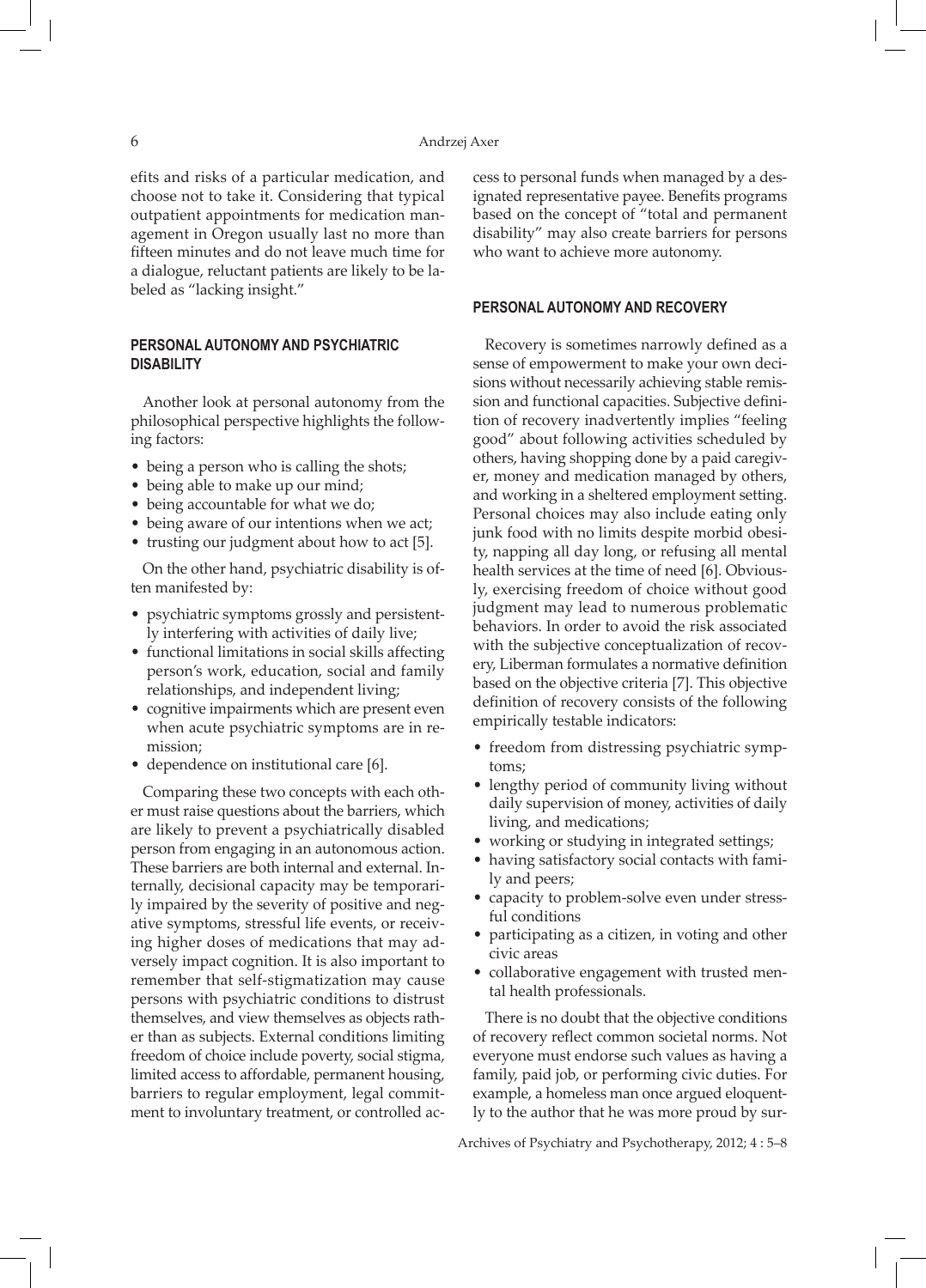viving on the streets of Portland that he would have been by working in a large corporation. To use another example, people calling themselves "psychiatric survivors" reject any form of collaboration with mental health practitioners and seek support from their peers instead. Briefly speaking, the list of objective conditions of recovery doesn't fit everybody. On the other hand, the author observed that many patients residing for years in mental health institutions dream of a "good life" in ways reflecting common societal values. They often speak about not wanting other people to always tell them what to do, about having their own family, own house and a paid job. Unfortunately, for many institutionalized mentally ill individuals, these "normal" life aspirations appear hopelessly out of reach. This is at least one reason why it makes sense to keep the objective criteria of recovery in mind even if they are necessarily universal.

## **Clinical strategies in support of personal autonomy**

Social skills training is an example of the empirically validated strategy of improving a person's interpersonal and independent functioning. It also increases a person's self-confidence in the autonomous decision-making process. It involves systematic teaching of social behaviors through a combination of modeling skills, roleplaying, providing constructive feedback, and practicing skills in natural situations. This psychosocial intervention, although hardly a "silver bullet", when tailored adequately to individual needs, has proven to increase patients' independence and even reduce the dose of medication required to protect a person from a relapse [6]. General skills training strategies include:

- using motivational and cognitive interventions to resolve ambivalence for change;
- helping a person set up personally relevant, functional and realistic goals;
- exploring with a person's barriers in achieving these goals;
- planning incremental steps to remove these barriers through progressive skills development;
- ment in skills development;
- demonstrating and practicing new skills;
- teaching problem-solving to overcome obstacles to use skills in real life situations;

Archives of Psychiatry and Psychotherapy, 2012; 4 : 5–8

• addressing skills most likely required during and after transition to new, more demanding life situations with greater autonomy.

It is worth mentioning that social skills training is a very directive approach, which is temporarily limiting a participant to "how" and "when" practice skills rather than "if". However, this directive teaching style is used deliberately to overcome patients' passivity and to ultimately offer them the tools necessary for a truly autonomous action.

It is also important to add that supporting persons with a psychiatric disability in their journey toward greater autonomy requires, in addition to social skills training, several other elements, best described by Falloon in the International Study of Optimal Treatment for Psychosis [8]. Such optimal strategies should include:

– Antipsychotic medication strategies targeted at changing symptom profiles

- choice of medication based on symptom profiles, side effects and response;
- adherence training and maintenance;
- illness management training;

– Education of patients and informal caregivers in stress management strategies

- education to enhance understanding of the nature of psychotic disorders and their clinical treatments;
- • training in interpersonal communication and problem solving to achieve personal goals and manage life stresses;
- Assertive case-management
- development and maintenance of effective social supports - housing, finances, health and safety;
- resolving clinical and social crises in the settings most conducive to full and rapid recovery;
- Occupational Support
- supporting patients to access social and occupational opportunities available in their communities;

– Specific techniques for managing residual or emerging symptoms

• persistent psychosis and negative symptoms, anxiety, mood swings, anger, suicidal